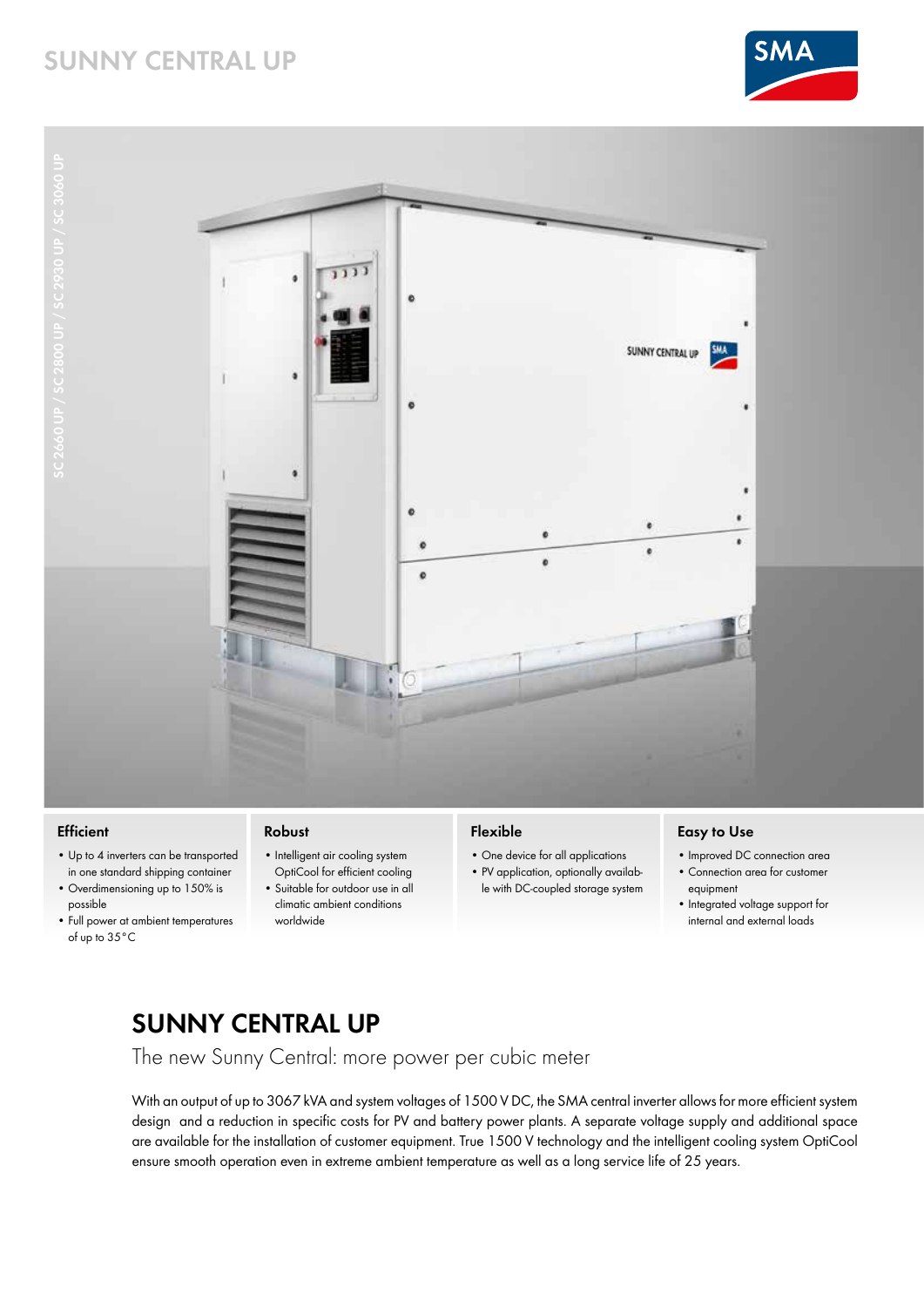# **SUNNY CENTRAL UP**

| <b>Technical Data</b>                                                                                     | Sunny Central 2660 UP                                                                              | Sunny Central 2800 UP        |
|-----------------------------------------------------------------------------------------------------------|----------------------------------------------------------------------------------------------------|------------------------------|
| DC side                                                                                                   |                                                                                                    |                              |
| MPP voltage range $V_{DC}$ (at 35 °C / at 50 °C)                                                          | 880 V to 1325 V / 1100 V                                                                           | 921 V to 1325 V / 1100 V     |
| Min. DC voltage $V_{DC,min}$ / Start voltage $V_{DC, Start}$                                              | 849 V / 1030 V                                                                                     | 891 V / 1071 V               |
| Max. DC voltage V <sub>DC, max</sub>                                                                      | 1500 V                                                                                             | 1500 V                       |
| Max. DC current $I_{DC, max}$ with DC coupling                                                            | 3200 A / 4800 A                                                                                    | 3200 A / 4800 A              |
| Max. short-circuit current $I_{\text{DC-SC}}$                                                             | 8400 A                                                                                             | 8400 A                       |
| Number of DC inputs                                                                                       | Busbar with 26 connections per terminal, 24 double pole fused (32 single<br>pole tused)            |                              |
| Number of DC inputs with optional DC battery coupling                                                     | 18 double pole fused (36 single pole fused) for PV and 6 double pole fused<br>for batteries        |                              |
| Max. number of DC cables per DC input (for each polarity)                                                 | $2 \times 800$ kcmil, $2 \times 400$ mm <sup>2</sup>                                               |                              |
| Integrated zone monitoring                                                                                | $\circ$                                                                                            |                              |
| Available PV fuse sizes (per input)                                                                       | 200 A, 250 A, 315 A, 350 A, 400 A, 450 A, 500 A                                                    |                              |
| Available battery fuse size (per input)                                                                   | 750 A                                                                                              |                              |
| AC side                                                                                                   |                                                                                                    |                              |
| Nominal AC power at $\cos \varphi = 1$ (at 35°C / at 50°C)                                                | 2667 kVA / 2400 kVA                                                                                | 2800 kVA / 2520 kVA          |
| Nominal AC active power at cos $\varphi$ =0.8 (at 35 °C / at 50 °C)                                       | 2134 kW / 1920 kW                                                                                  | 2240 kW / 2016 kW            |
| Nominal AC current $I_{AC, nom}$ (at 35°C / at 50°C)                                                      | 2566 A / 2309 A                                                                                    | 2566 A / 2309 A              |
| Max. total harmonic distortion                                                                            | < 3% at nominal power                                                                              | < 3% at nominal power        |
| Nominal AC voltage / nominal AC voltage range <sup>1) 8)</sup>                                            | 600 V / 480 V to 720 V                                                                             | 630 V / 504 V to 756 V       |
| AC power frequency / range                                                                                | 50 Hz / 47 Hz to 53 Hz<br>60 Hz / 57 Hz to 63 Hz                                                   |                              |
| Min. short-circuit ratio at the AC terminals <sup>9)</sup>                                                | > 2                                                                                                |                              |
| Power factor at rated power / displacement power factor adjustable <sup>8) 10)</sup><br><b>Efficiency</b> | 1 / 0.8 overexcited to 0.8 underexcited                                                            |                              |
| Max. efficiency <sup>2)</sup> / European efficiency <sup>2)</sup> / CEC efficiency <sup>3)</sup>          | 98.7%* / 98.6%* / 98.5%*                                                                           | $98.7\%$ * / 98.6%* / 98.5%* |
| <b>Protective Devices</b>                                                                                 |                                                                                                    |                              |
| Input-side disconnection point                                                                            | DC load break switch                                                                               |                              |
| Output-side disconnection point                                                                           | AC circuit breaker                                                                                 |                              |
| DC overvoltage protection                                                                                 | Surge arrester, type I & II                                                                        |                              |
| AC overvoltage protection (optional)                                                                      | Surge arrester, class I & II                                                                       |                              |
| Lightning protection (according to IEC 62305-1)                                                           | Lightning Protection Level III                                                                     |                              |
| Ground-fault monitoring / remote ground-fault monitoring                                                  | $\circ$ / $\circ$                                                                                  |                              |
| Insulation monitoring                                                                                     | $\circ$                                                                                            |                              |
| Degree of protection: electronics / air duct / connection area (as per IEC 60529)                         | IP54 / IP34 / IP34                                                                                 |                              |
| General Data                                                                                              |                                                                                                    |                              |
| Dimensions $(W/H/D)$                                                                                      | 2815 / 2318 / 1588 mm (110.8 / 91.3 / 62.5 inch)                                                   |                              |
| Weight                                                                                                    | $<$ 3400 kg / $<$ 7500 lb                                                                          |                              |
| Self-consumption (max. <sup>4)</sup> / partial load <sup>5)</sup> / average <sup>6)</sup>                 | < 8100 W / < 1800 W / < 2000 W                                                                     |                              |
| Self-consumption (standby)                                                                                | < 370 W                                                                                            |                              |
| Internal auxiliary power supply                                                                           | ○ Integrated 8.4 kVA transformer                                                                   |                              |
| Operating temperature range <sup>8)</sup>                                                                 | $-25\degree$ C to 60 $\degree$ C / $-13\degree$ F to 140 $\degree$ F                               |                              |
| Noise emission <sup>71</sup>                                                                              | $67.0 \text{ dB(A)}^*$                                                                             |                              |
| Temperature range (standby)                                                                               | $-40^{\circ}$ C to 60 $^{\circ}$ C / $-40^{\circ}$ F to 140 $^{\circ}$ F                           |                              |
| Temperature range (storage)                                                                               | $-40\degree$ C to 70 $\degree$ C / $-40\degree$ F to 158 $\degree$ F                               |                              |
| Max. permissible value for relative humidity (condensing / non-condensing)                                | 95% to 100% (2 month/year) / 0% to 95%                                                             |                              |
| Maximum operating altitude above MSL <sup>8)</sup> 1000 m / 2000 m <sup>11</sup> ) / 3000 m <sup>11</sup> | $\bullet$ /0/0                                                                                     | $\bullet$ / $\circ$ / -      |
| Fresh air consumption                                                                                     | 6500 $\rm m^3/h$                                                                                   |                              |
| <b>Features</b>                                                                                           |                                                                                                    |                              |
| DC connection                                                                                             | Terminal lug on each input (without fuse)                                                          |                              |
| AC connection                                                                                             | With busbar system (three busbars, one per line conductor)                                         |                              |
| Communication                                                                                             | Ethernet, Modbus Master, Modbus Slave                                                              |                              |
| Enclosure / roof color                                                                                    | RAL 9016 / RAL 7004                                                                                |                              |
| Supply for external loads                                                                                 | $\circ$ (2.5 kVA)                                                                                  |                              |
| Standards and directives complied with                                                                    | CE, IEC / EN 62109-1, IEC / EN 62109-2, AR-N 4110, IEEE1547,<br>UL 840 Cat. IV, Arrêté du 23/04/08 |                              |
| <b>EMC</b> standards                                                                                      |                                                                                                    |                              |
| Quality standards and directives complied with                                                            | IEC 55011, FCC Part 15 Class A<br>VDI/VDE 2862 page 2, DIN EN ISO 9001                             |                              |
|                                                                                                           |                                                                                                    |                              |
| $\bullet$ Standard features $\circ$ Optional $-$ not available<br>* preliminary<br>Type designation       | <b>SC 2660 UP</b>                                                                                  | <b>SC 2800 UP</b>            |
|                                                                                                           |                                                                                                    |                              |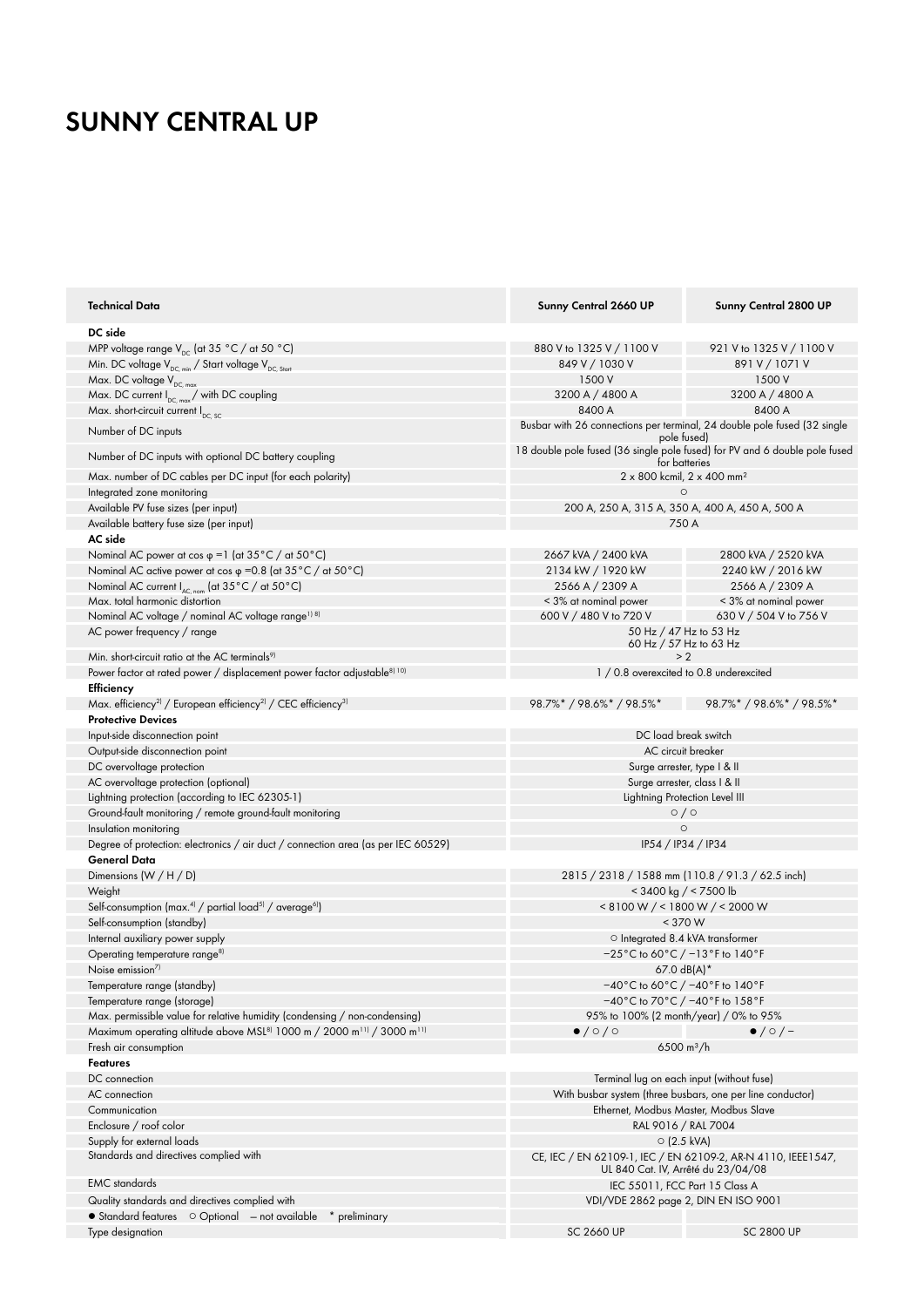- 1) At nominal AC voltage, nominal AC power decreases in the same proportion
- 2) Efficiency measured without internal power supply
- 3) Efficiency measured with internal power supply
- 4) Self-consumption at rated operation
- 5) Self-consumption at < 75% Pn at 25°C
- 6) Self-consumption averaged out from 5% to 100% Pn at 25°C
- 7) Sound pressure level at a distance of 10 m
- 8) Values apply only to inverters. Permissible values for SMA MV solutions from
- SMA can be found in the corresponding data sheets. 9) A short-circuit ratio of < 2 requires a special approval from SMA
- 
- 10) Depending on the DC voltage
- 11) Earlier temperature-dependent de-rating and reduction of DC open-circuit voltage

| Technical Data                                                                                            | Sunny Central 2930 UP                                                                                      | Sunny Central 3060 UP        |
|-----------------------------------------------------------------------------------------------------------|------------------------------------------------------------------------------------------------------------|------------------------------|
| DC side                                                                                                   |                                                                                                            |                              |
| MPP voltage range $V_{DC}$ (at 35 °C / at 50 °C)                                                          | 962 V to 1325 V / 1100 V                                                                                   | 1003 V to 1325 V / 1100 V    |
| Min. DC voltage $V_{DC,min}$ / Start voltage $V_{DC, Start}$                                              | 934 V / 1112 V                                                                                             | 976 V / 1153 V               |
| Max. DC voltage V <sub>DC, max</sub>                                                                      | 1500 V                                                                                                     | 1500 V                       |
| Max. DC current $I_{DC,max}$ with DC coupling                                                             | 3200 A / 4800 A                                                                                            | 3200 A / 4800 A              |
| Max. short-circuit current $I_{\text{DC-SC}}$                                                             | 8400 A                                                                                                     | 8400 A                       |
| Number of DC inputs                                                                                       | Busbar with 26 connections per terminal, 24 double pole fused (32 single                                   |                              |
| Number of DC inputs with optional DC battery coupling                                                     | pole tused)<br>18 double pole fused (36 single pole fused) for PV and 6 double pole fused<br>for batteries |                              |
| Max. number of DC cables per DC input (for each polarity)                                                 | 2 x 800 kcmil, 2 x 400 mm <sup>2</sup>                                                                     |                              |
| Integrated zone monitoring                                                                                | O                                                                                                          |                              |
| Available PV fuse sizes (per input)                                                                       | 200 A, 250 A, 315 A, 350 A, 400 A, 450 A, 500 A                                                            |                              |
| Available battery fuse size (per input)                                                                   | 750 A                                                                                                      |                              |
| AC side                                                                                                   |                                                                                                            |                              |
| Nominal AC power at cos $\varphi$ = 1 (at 35 °C / at 50 °C)                                               | 2933 kVA / 2640 kVA                                                                                        | 3067 kVA / 2760 kVA          |
| Nominal AC active power at cos $\varphi$ =0.8 (at 35°C / at 50°C)                                         | 2346 kW / 2112 kW                                                                                          | 2454 kW / 2208 kW            |
| Nominal AC current $I_{AC, nom}$ (at 35°C / at 50°C)                                                      | 2566 A / 2309 A                                                                                            | 2566 A / 2309 A              |
| Max. total harmonic distortion                                                                            | < 3% at nominal power                                                                                      | < 3% at nominal power        |
| Nominal AC voltage / nominal AC voltage range <sup>1) 8)</sup>                                            | 660 V / 528 V to 759 V                                                                                     | 690 V / 552 V to 759 V       |
| AC power frequency / range                                                                                | 50 Hz / 47 Hz to 53 Hz                                                                                     |                              |
| Min. short-circuit ratio at the AC terminals <sup>9)</sup>                                                | 60 Hz / 57 Hz to 63 Hz<br>> 2                                                                              |                              |
| Power factor at rated power / displacement power factor adjustable <sup>8) 10)</sup>                      | • 1 / 0.8 overexcited to 0.8 underexcited                                                                  |                              |
| Efficiency                                                                                                |                                                                                                            |                              |
| Max. efficiency <sup>2)</sup> / European efficiency <sup>2)</sup> / CEC efficiency <sup>3)</sup>          | 98.7%* / 98.6%* / 98.5%*                                                                                   | $98.7\%$ * / 98.6%* / 98.5%* |
| <b>Protective Devices</b>                                                                                 |                                                                                                            |                              |
| Input-side disconnection point                                                                            | DC load break switch                                                                                       |                              |
| Output-side disconnection point                                                                           | AC circuit breaker                                                                                         |                              |
| DC overvoltage protection                                                                                 | Surge arrester, type I & II                                                                                |                              |
| AC overvoltage protection (optional)                                                                      | Surge arrester, class I & II                                                                               |                              |
| Lightning protection (according to IEC 62305-1)                                                           | Lightning Protection Level III                                                                             |                              |
| Ground-fault monitoring / remote ground-fault monitoring                                                  | $\circ$ / $\circ$                                                                                          |                              |
| Insulation monitoring                                                                                     | $\circ$                                                                                                    |                              |
| Degree of protection: electronics / air duct / connection area (as per IEC 60529)                         | IP54 / IP34 / IP34                                                                                         |                              |
| General Data                                                                                              |                                                                                                            |                              |
| Dimensions $(W/H/D)$                                                                                      | 2815 / 2318 / 1588 mm (110.8 / 91.3 / 62.5 inch)                                                           |                              |
| Weight                                                                                                    | $<$ 3400 kg / $<$ 7500 lb                                                                                  |                              |
| Self-consumption (max. <sup>4)</sup> / partial load <sup>5)</sup> / average <sup>6)</sup>                 | <8100 W / <1800 W / < 2000 W                                                                               |                              |
| Self-consumption (standby)                                                                                | < 370 W                                                                                                    |                              |
| Internal auxiliary power supply                                                                           | $\circ$ Integrated 8.4 kVA transformer                                                                     |                              |
| Operating temperature range <sup>8)</sup>                                                                 | $-25\degree$ C to 60 $\degree$ C / $-13\degree$ F to 140 $\degree$ F                                       |                              |
| Noise emission <sup>7)</sup>                                                                              | $67.0 \text{ dB}(A)^*$                                                                                     |                              |
| Temperature range (standby)                                                                               | $-40^{\circ}$ C to 60 $^{\circ}$ C / $-40^{\circ}$ F to 140 $^{\circ}$ F                                   |                              |
| Temperature range (storage)                                                                               | $-40\degree$ C to 70 $\degree$ C / $-40\degree$ F to 158 $\degree$ F                                       |                              |
| Max. permissible value for relative humidity (condensing / non-condensing)                                | 95% to 100% (2 month/year) / 0% to 95%                                                                     |                              |
| Maximum operating altitude above MSL <sup>8)</sup> 1000 m / 2000 m <sup>11</sup> / 3000 m <sup>11</sup> ) | $\bullet$ / $\circ$ / -                                                                                    |                              |
| Fresh air consumption                                                                                     | 6500 $\rm m^3/h$                                                                                           |                              |
| Features                                                                                                  |                                                                                                            |                              |
| DC connection                                                                                             | Terminal lug on each input (without fuse)                                                                  |                              |
| AC connection                                                                                             | With busbar system (three busbars, one per line conductor)                                                 |                              |
| Communication                                                                                             | Ethernet, Modbus Master, Modbus Slave                                                                      |                              |
| Enclosure / roof color                                                                                    | RAL 9016 / RAL 7004                                                                                        |                              |
| Supply for external loads                                                                                 | $\circ$ (2.5 kVA)                                                                                          |                              |
| Standards and directives complied with                                                                    | CE, IEC / EN 62109-1, IEC / EN 62109-2, AR-N 4110, IEEE1547,<br>UL 840 Cat. IV, Arrêté du 23/04/08         |                              |
| <b>EMC</b> standards                                                                                      | IEC 55011, FCC Part 15 Class A                                                                             |                              |
| Quality standards and directives complied with                                                            | VDI/VDE 2862 page 2, DIN EN ISO 9001                                                                       |                              |
| $\bullet$ Standard features $\circ$ Optional $-$ not available<br>* preliminary                           |                                                                                                            |                              |
| Type designation                                                                                          | <b>SC 2930 UP</b>                                                                                          | SC 3060 UP                   |
|                                                                                                           |                                                                                                            |                              |